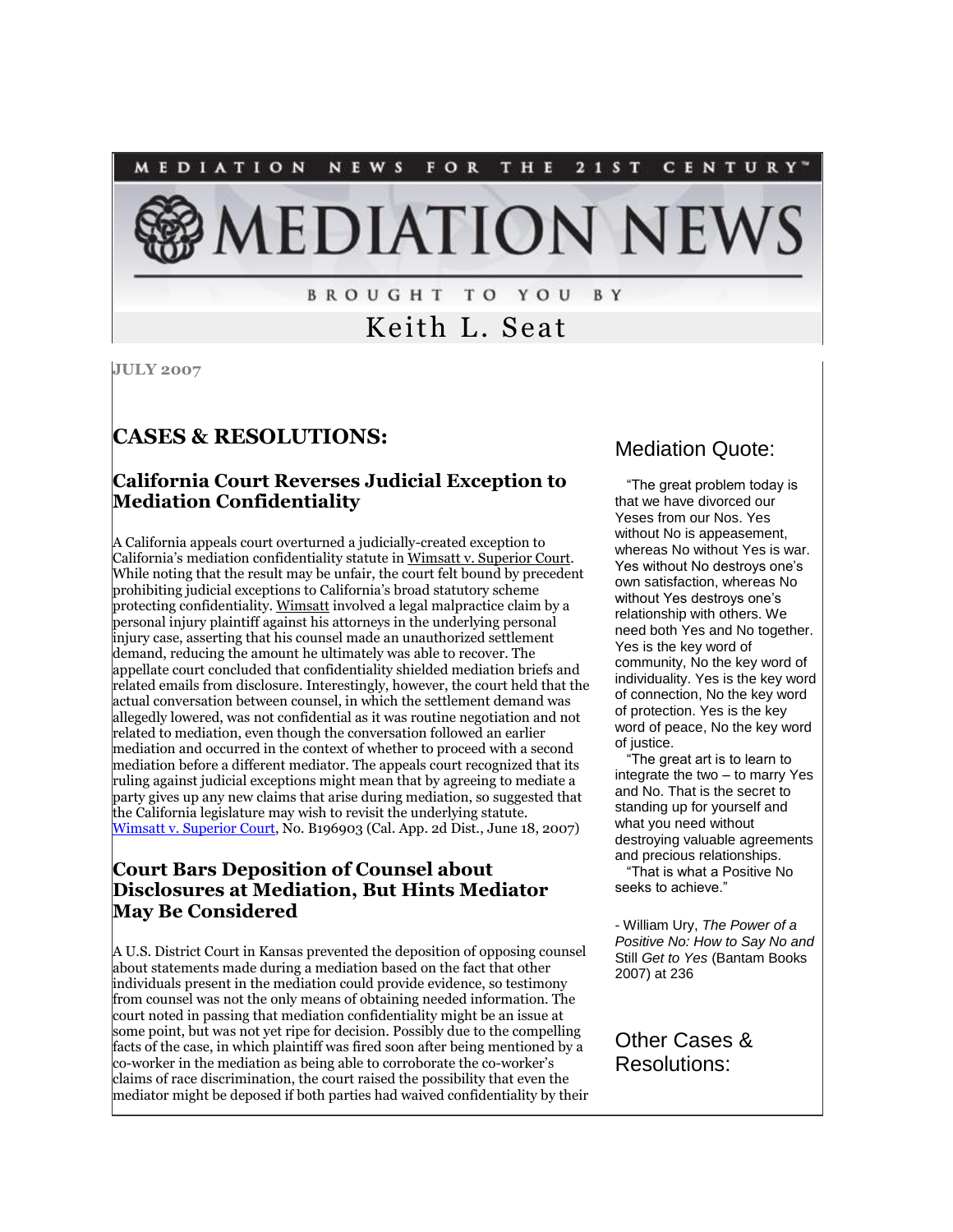statements about what occurred in mediation, or other exceptions to mediation confidentiality were met. [Harris v. Euronet Worldwide, Inc.,](http://tinyurl.com/yveo7d) 2007 WL 1557415 (D. Kan., May 29, 2007) (Subscription Required)

#### **State Agency Representatives Lack Authority to Convert Mediation into Med-Arb**

A New York appellate court rejected a contractor's assertions that during a mediation the representatives of the New York City School Construction Authority had agreed to "binding mediation" but then refused to honor the "mediator's" determination. The court noted that the Authority's procedures allow only "nonbinding mediation" with written advisory opinions in cases that do not settle, and that the Authority has not provided for binding arbitration, so its representatives could not agree to a binding process. [Kafka Constr. v. New York City School Constr. Auth.,](http://tinyurl.com/385ksq) No. 6580/01 (NY App. 2d, May 29, 2007)

## **Court Vacates Conditional Settlement**

Applying basic contract law, a New Jersey appellate court held that no agreement existed when plaintiff added a condition (allowing a three-day period for attorney review) before signing a settlement agreement that had already been signed by defendant and the mediator. The new term resulted in a counteroffer, rather than acceptance of the agreement, so there was no settlement.

[Kasperowicz v. Kasperowicz,](http://tinyurl.com/25von5) 2007 WL 1201722 (N.J.Super.A.D., April 25, 2007) (Subscription Required)

### **Lawsuit Delayed to Allow Mediation**

A Texas court delayed litigation in a suit filed by the San Antonio Housing Authority against the developer of a \$48 million project and ordered the parties to mediation based on a mediation clause in their contract. The Housing Authority asserted that the developer waived any right to mediation by failing to respond to a settlement demand and informal document requests, but the court simply ordered the developer to provide all requested documents within 14 days, prior to a 30-day period for mediation. [San Antonio Express-News](http://tinyurl.com/ynunol) (May 8, 2007) (Subscription Required)

#### **Mediation Expected to Build Consensus over Seattle Bridge**

Washington state has hired two Colorado mediators to overcome roadblocks to replacing the Evergreen Point Bridge, which is vulnerable to severe storms and earthquakes. The project, which lacks full funding and a design, raises complex environmental, transportation, health and community issues and involves federal, state and local jurisdictions. A state law enacted in May requires mediation for the project, resulting in a mediation contract worth nearly \$500,000. A mediation progress report is required by August 1, and the mediators must submit a final plan to the governor and legislature in December.

[Seattlepi.com](http://tinyurl.com/2mcjmd) (June 26, 2007)

### **Singapore Settlements No Longer Automatically**

**Mediation Set in \$200 Million Litigation Involving Breach of Fiduciary Duty Against Attorneys for Misuse of Fen-Phen Settlement Funds,** 

[Lexington Herald Leader](http://tinyurl.com/2nftlx) (May 15, 2007) (Subscription Required)

**NASCAR and Kentucky Speedway Take Antitrust Dispute to Mediation,** [Msn.com](http://tinyurl.com/3yhkkt) (June 17, 2007)

**After Taking Property By Eminent Domain, City Seeks to Mediate Compensation,** [Upstate.com](http://tinyurl.com/2lg856) (May 31, 2007)

**Zoning Dispute Goes to Mediation in Michigan Court of Appeals' Settlement Program,** [The Ann Arbor News](http://tinyurl.com/3ameds) (June 8, 2007)

**School Board and County Commissioners Again Turn to Outside Mediator, This Time Over \$15 Million Funding Issue,** [The Charlotte Observer](http://tinyurl.com/2jcy7h) (June 17, 2007) (Archive Search Required)

**Multi-Faith Delegation of Mediators to Address Religious Dispute in India Between Sikh Sects and Dera Sacha Sauda,** [newKarala.com](http://tinyurl.com/2t2wts) (May 20, 2007)

**Dispute Over Future Location of World War II Aircraft Goes to Mediation in Malta,** [Times of](http://tinyurl.com/2ulyv5)  [Malta](http://tinyurl.com/2ulyv5) (May 21, 2007)

**New York Times to Mediate Defamation Claim of Goldmining Company in Jakarta,** ANT- [LKBN Antara](http://tinyurl.com/38mpvy) (July 2, 2007)

Other News & Initiatives:

**ADR Preferable to Litigation**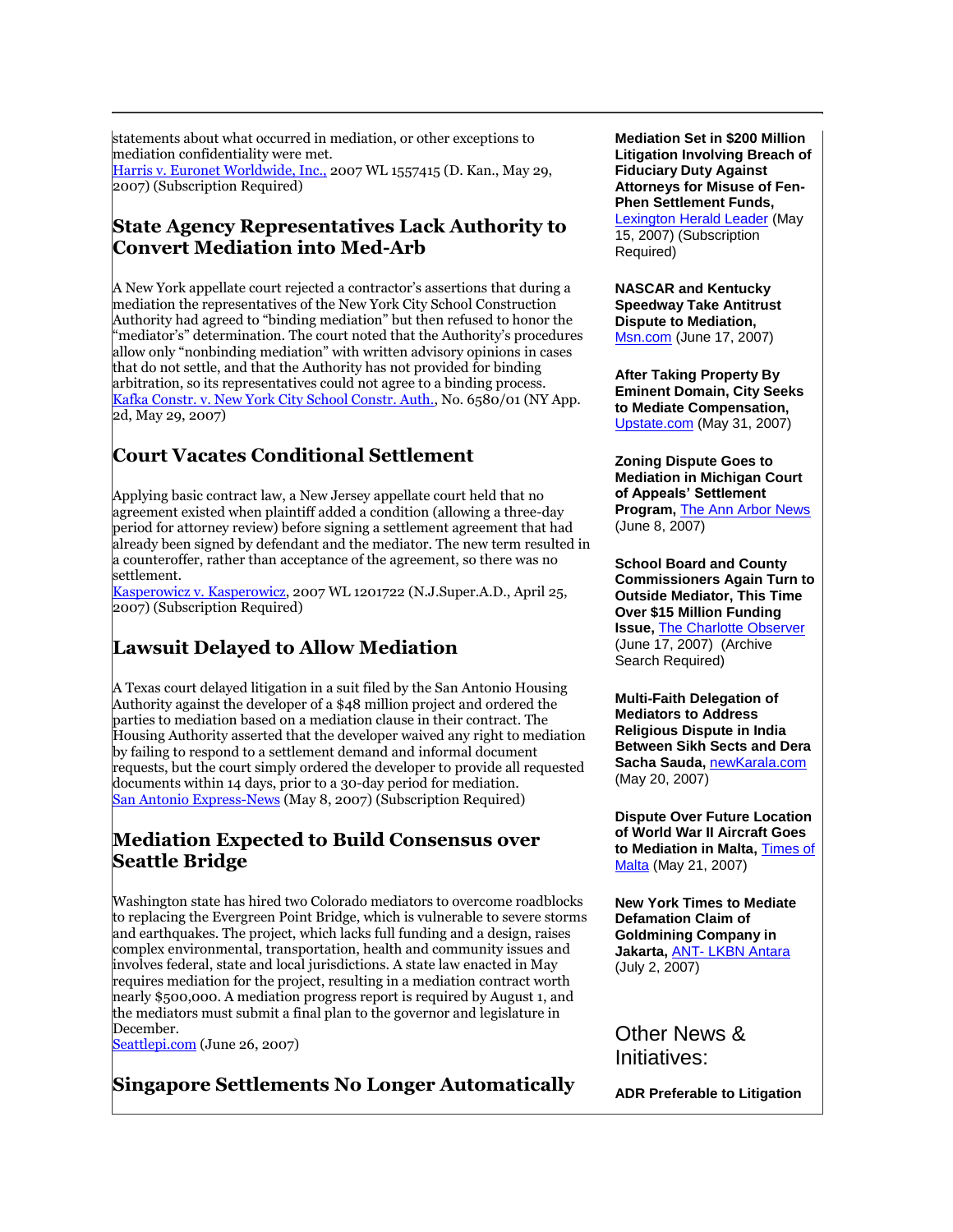#### **Enforceable as Judgments**

Singapore's High Court held that settlement agreements reached through mediation do not have the authority of court judgments, invalidating the court order a claimant's attorney obtained from a court registrar to enforce a settlement. Singapore's Subordinate Court promptly ruled that mediated settlements reached through the country's Primary Dispute Resolution Centre may be endorsed by courts in order to be enforced as judgments. Questions remain about the status of existing judgments resulting from settlements, as nearly 10,000 cases are mediated a year. [Straits Times](http://tinyurl.com/2ajur2) (May 3, 2007) (Subscription Required)

# **NEWS & INITIATIVES:**

#### **Final Wave of 800 MHz Spectrum Licensees Begins Mediation; Post-Mediation Costs to be Borne by Licensees**

As part of the Federal Communication Commission's 800MHz spectrum reconfiguration process begun in early 2006, the third wave of public safety licensees is set to relocate and negotiate final rebanding agreements with wireless carrier Sprint Nextel Corp. It is estimated that, similar to waves one and two, approximately 85% of third-wave licensees have no rebanding agreement in place and will mediate with Sprint. The vast majority of rebanding agreements reached thus far have been achieved through the mandatory mediation program. In related action, the FCC released an order on May 30 which, among other things, denied licensees' petition to require Sprint to pay any post-mediation costs incurred by the parties. Licensees had asserted an unfair advantage to Sprint in the mediations and an incentive to appeal if Sprint did not have to pay the costs of post-mediation litigation. However, the FCC stated that it has no authority to require one party to pay another's litigation costs, and was satisfied with the cost allocation balance it set forth in earlier rulings in the process.

[Mobile Radio Technology](http://tinyurl.com/3xhyv6) (May 2, 2007)[; TR Daily](http://tinyurl.com/2xecn7) (May 30, 2007) (Subscription Required)[; FCC Order](http://tinyurl.com/39j4f8) (May 30, 2007)

#### **Mandatory Med Mal Mediation Expanding in Rhode Island**

A successful pilot mediation program for medical malpractice cases in Rhode Island Superior Court is being expanded statewide and will be permanent. The program, which requires all med mal cases to go to mediation prior to trial, achieved settlement in about half its cases. Counsel for both plaintiffs and defendants support the program, especially in larger cases. In addition to saving time and money, successful mediations spare families from reliving their anguish at trial. The program also has made a difference in delays that have plagued Rhode Island, where med mal cases on average take over six years, and has reduced the need for legislative reform that many believe would harm those with legitimate claims.

[Providence Business News](http://tinyurl.com/2jfs7j) (June 25, 2007)

### **Illinois Court Requires Med Mal Mediation**

#### **in Health Care Disputes,**

[American Medical News](http://tinyurl.com/2qwn25) (July 2, 2007) (Subscription Required for Full Article)

**U.K. Construction Mediation Groups Merge to Gear Up for Disputes from Projects for 2012 Olympics,** [Lawyer](http://tinyurl.com/3xkhlt) (May 7, 2007) (Subscription Required)

**Judge in Thailand Urges Use of Court's Mediation Program, Which Has Shown Marked Success,** [Thai Press Reports](http://tinyurl.com/3dt6sb) (May 9, 2007) (Subscription Required)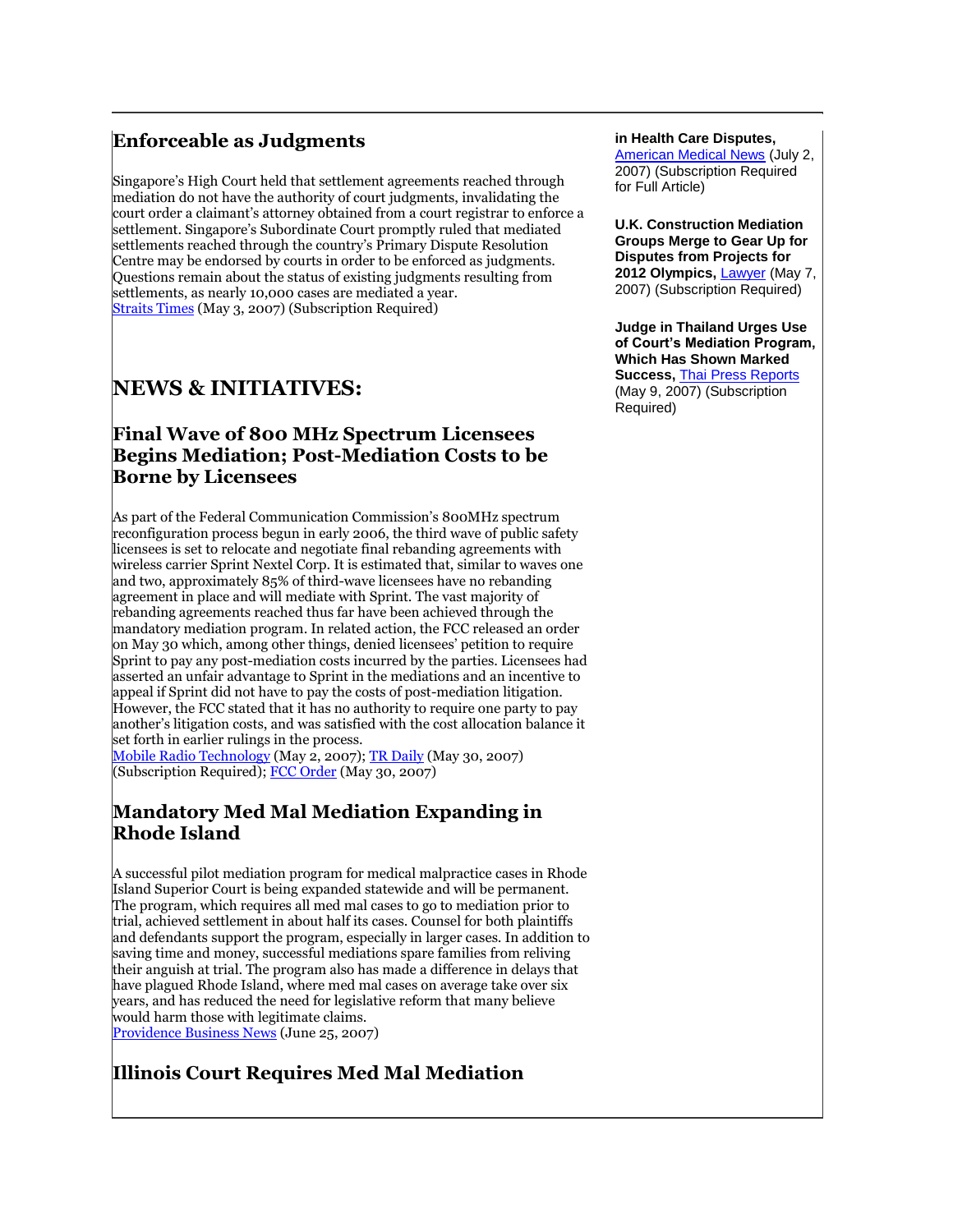A new rule adopted by Illinois's Third Judicial Circuit Court requires early mediation by parties in medical malpractice disputes. The court committee obtained input in its drafting, and the rule has found modest approval from both lawyers and the medical community. Doctors are hopeful the rule will minimize cases filed in anger by parties without real understanding of the facts, while a leading attorney notes the benefit of conducting early mediation, before major investments of time and effort by the parties. [Telegraph \(Alton, Ill.\)](http://tinyurl.com/ynnext) (June 19, 2007) (Subscription Required)

#### **New Jersey Legislation Would Require Agencies to Promote Mediation**

New Jersey's Assembly Judiciary Committee has approved legislation requiring state agencies to adopt policies for alternative dispute resolution and to actively promote mediation and other forms of ADR in resolving disputes and avoiding litigation, based on 1996 federal legislation. The measure is supported by the state's Public Advocate Department, whose Office of Dispute Settlement would train agency staff in mediation skills. The Public Advocate noted significant benefits to New Jersey taxpayers from cost savings and improved government services, and issued a white paper citing a 2007 federal study showing substantial savings as a result of ADR programs, which also provide faster and often more mutually satisfying resolutions to disputes.

[Public Advocate Press Release](http://tinyurl.com/3c4xof) (June 14, 2007); [Public Advocate White Paper](http://tinyurl.com/2k4ocs) (June 14, 2007); [New Jersey Legislation](http://tinyurl.com/3xsxxr) (June 11, 2007)

#### **Toronto Judge Avoids Court Meltdown by Enhancing Mediation Programs**

Facing a potential "meltdown" of the Toronto court system, which is the third largest in Canada, the Senior Regional Justice introduced a three-phase mediation system to encourage parties to settle, and created specialized pools of judges to mediate in specific areas. Even with 30,000 civil lawsuits being filed annually, wait times for long trials are now down to one year, compared to three years in 2004.

[Globe and Mail](http://tinyurl.com/2anj5v) (Toronto) (May 16, 2007) (Subscription Required)

#### **Factors in Cases Suitable for Court-Ordered Mediation**

The decision by many states to permit trial courts to require litigants to mediate prior to trial, even if a party objects, may be based on the pragmatic calculation that most cases settle sooner or later – only 2% of civil cases actually reach verdict – so mandatory mediation save resources by helping parties settle more quickly and efficiently. However, not all cases are suitable for mediation, so getting input from counsel is useful. Factors favoring courtordered mediation include cases where the parties have indicated they tried to settle but could not, the parties will have to deal with each other in the future, the costs of litigation are a significant portion of the amount in dispute, trial is likely to be long or complex, or all parties are represented by experienced counsel.

[Michigan Law Weekly](http://tinyurl.com/2b55kf) (June 11, 2007) (Subscription Required)

### **AAA Updates Mediation Procedures for**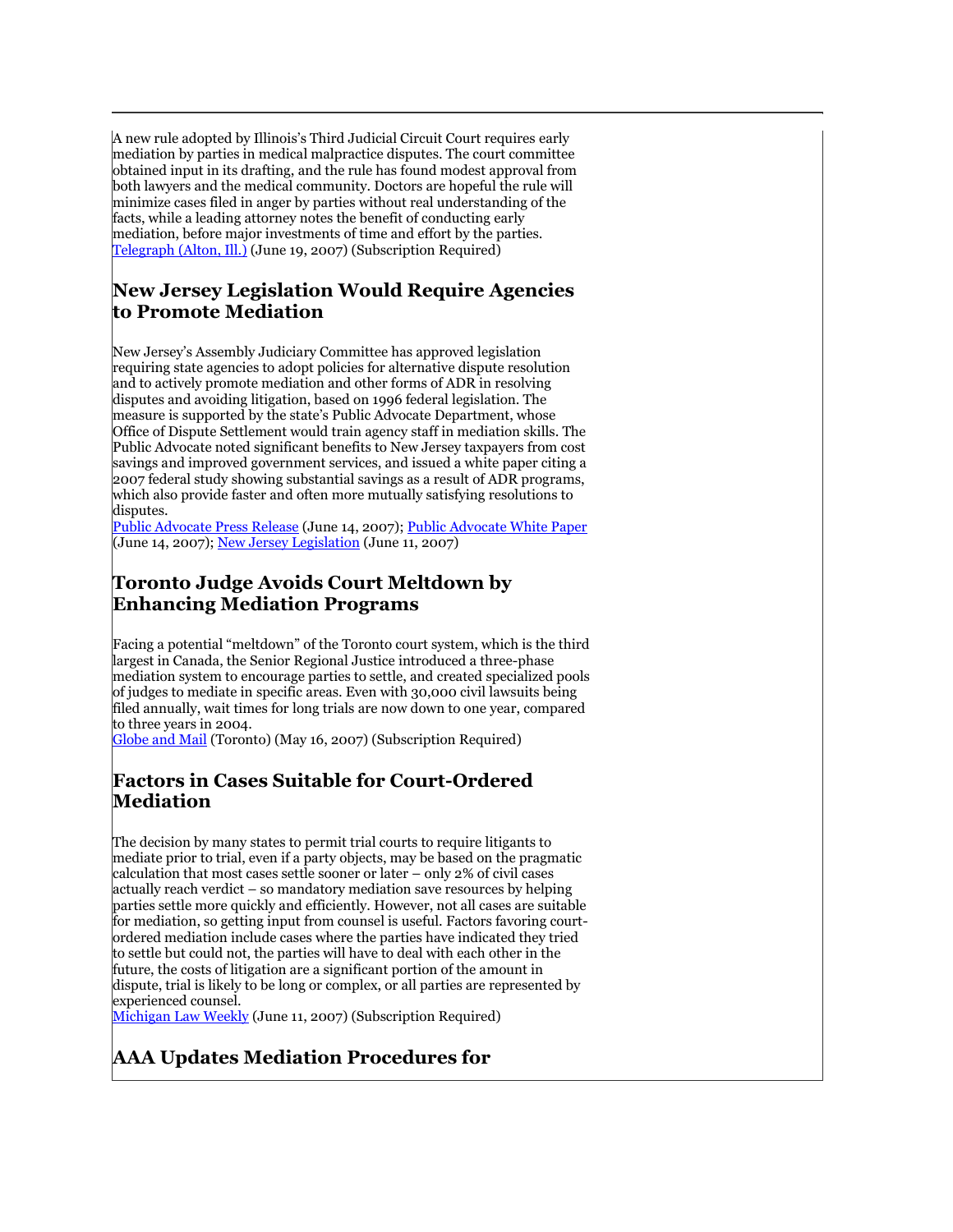### **Residential Construction Disputes**

The American Arbitration Association issued a new set of mediation procedures and arbitration rules for residential construction disputes on June 1. The new procedures address construction specific issues of builders and homeowners, and update the AAA's previous procedures. In its new materials, the AAA recommends using mediation whenever possible, with arbitration as a fallback. No filing fee is required for mediation, as AAA fees are included in the mediators' hourly rates; conference rooms are rented separately.

[LawFuel.com](http://tinyurl.com/2te3km) (June 4, 2007)[; AAA Rules Update](http://www.adr.org/sp.asp?id=24714)

#### **International Reinsurance Protocol Promotes Mediation**

An international reinsurance protocol for resolution of disputes between reinsurers and reinsureds has been launched by the CPR Institute (the International Institute for Conflict Prevention and Resolution), based on work with insurance companies in both the London and American markets. As in the U.S., mediation is emerging as a preferred method of resolution in the London insurance market, with insurers increasingly dissatisfied with the uncertainties, costs and delays of both arbitration and litigation. The International Reinsurance Industry Dispute Resolution Protocol sets out a comprehensive method for identifying reinsurance disputes early in the process and a short timeline for information exchange, quickly followed by negotiation and mediation as needed. Although parties do not waive rights to arbitrate or litigate, the protocol is expected to give them more control and minimize financial uncertainties, allowing companies to manage their exposure and reserves more effectively. The benefits of this general approach were highlighted by the insurance industry's response to Hurricane Katrina, where opting to mediate reinsurance disputes avoided the extensive litigation anticipated by many. However, the ultimate success of the protocol and this trend will depend on the extent to which underwriters incorporate the protocol's provisions into their contracts.

[Financial Times Limited](http://tinyurl.com/2zetcf) (May 31, 2007) (Subscription Required); CPR [Reinsurance Protocol](http://www.insurancemediation.org/)

#### **U.K. Construction Mediation Robust, But Judges Disfavored as Mediators**

Interim results from an ongoing survey of U.K. construction litigation conducted by the Technology and Construction Court (TCC) and King's College, London, reveal that much mediation of construction disputes is occurring, but litigants are not interested in the TCC's pilot project to provide judges as mediators. Of the many cases settled, about one-third were resolved through mediation, with most of the rest settling by direct negotiations. Of the mediations conducted, four-fifths occurred at the parties' own initiative, generally with use of a limited number of well-regarded barristers and construction professionals as mediators. During the first year of the TCC pilot program, litigants have been willing to use judges as mediators only twice. [Mondaq](http://tinyurl.com/2fqboc) (June 26, 2007) (Subscription Required o[r Direct with](http://tinyurl.com/2oo3ar)  [Registration\)](http://tinyurl.com/2oo3ar); [The Lawyer.com](http://tinyurl.com/33t9ug) (July 4, 2007)

# **Need for Mediation in U.K. Land Use Planning**

Responding to an analysis of the U.K. land use planning process by a